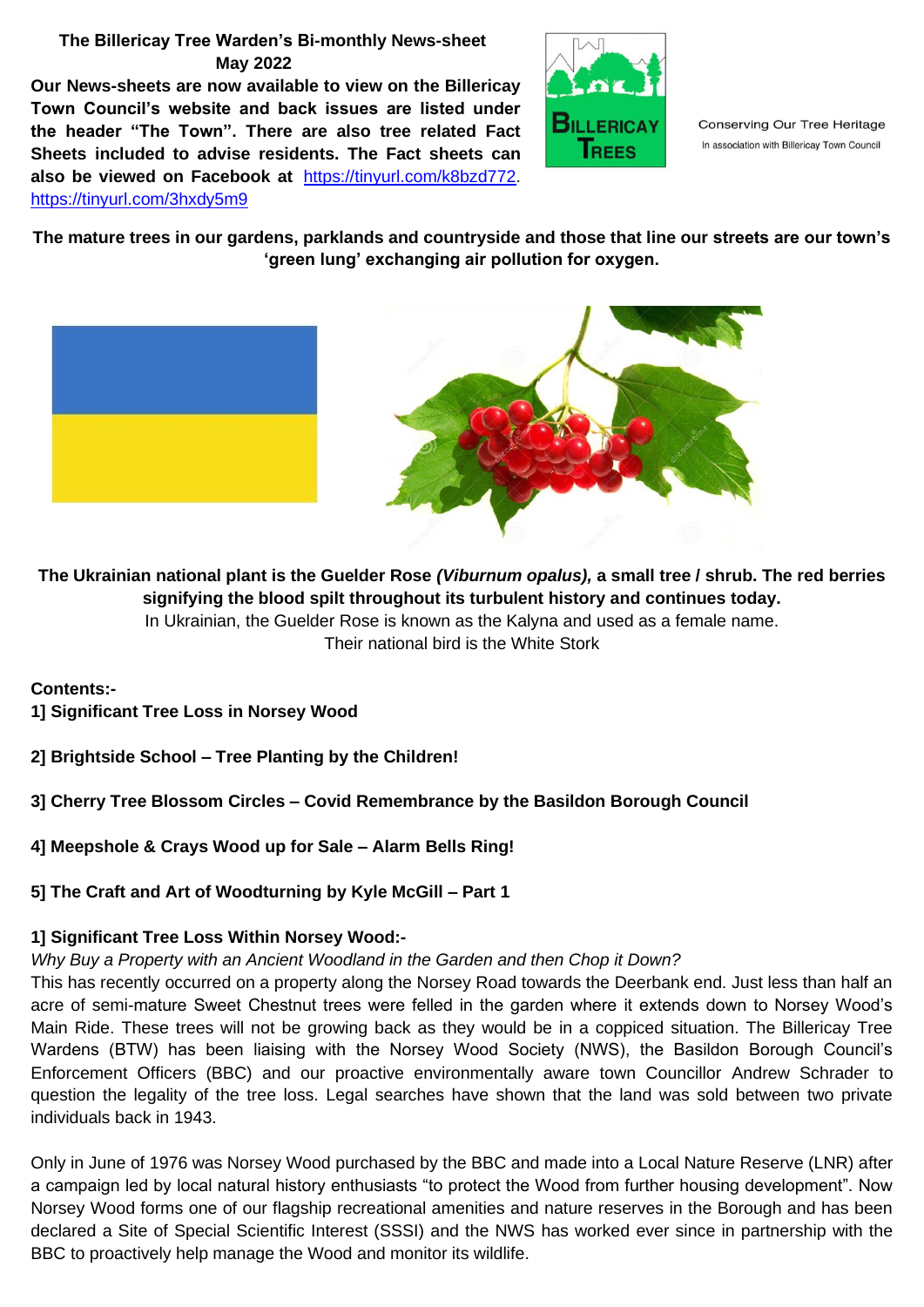On the 15<sup>th</sup> November 2021 the BTW attended the Norsey Road garden to discuss a tree issue with a professional arboriculture company hired by the property's owner and were assured that the Ancient woodland in the extended garden down to the Main Ride would remain. But the reality proved to be very different.

There are several other gardens close by that also have their gardens extending down to the Main Ride in Norsey Wood but with their trees presently intact; representing some 1.5 acres of Ancient woodland in all. We have requested of the BBC that they be designated a Group Woodland Preservation Order to guarantee their future existence.

Under "Permitted Development Rights" for property owners, they are allowed to install various amenity items in their gardens without Planning Permission. These can be in the form of a swimming pool, a summer house, a garden shed, a hot tub and now proving to be popular is the "Outdoor Kitchen", a not insignificant structure. Perhaps these luxury items will feature where once Ancient woodland stood.

In the last five years the front gardens along Norsey Road have already lost at least eleven characterful mature and healthy trees (mainly oaks) due to gap-site Developers legally converting smaller and older properties into larger homes for the well-to-do in society with some being gated for security / status. As a consequence some landmark trees have been felled. Thus the amenity "Street Scene" value of Norsey Road is gradually being degraded. The BTW has requested of the BBC that all quality mature trees in the front gardens along Norsey Road receive a TPO designation. A few have already been protected but others remain vulnerable.

The legal aspects of this tree loss incident are still being researched but the ethics of the situation is in no doubt.

# **From the BTW** – [billericaytreewardens@gmail.com](mailto:billericaytreewardens@gmail.com) **A subgroup of the Billericay Town Council**

The photograph of "Woodchips and Sky" was taken from Norsey Wood's Main Ride looking northwest up the garden towards the Norsey Road. Some of the wooded private gardens either side also extend down to the Main Ride. The definition of Ancient woodland is that it has been in continuous existence since 1600.



#### **2] Brightside Primary School – Tree Planting by the Children!**

Part of the Billericay Tree Warden's (BTW) remit is to plant the idea of trees and wildlife into the mindset of the young. So we have approached several local schools with a view to undertake a tree planting exercise for the Queen's Green Canopy (QGC) initiative. Although it has been inevitably hampered by the Covid-19 crisis, some headway has been made. With respect Brightside Primary School, we had been in contact with the Head Teacher Mr Luke Bulpett and Teacher Mr Robert Crouchman and discussed the logistics required for 13 classes of 6 to 8 year olds to each plant a small tree within their school grounds. Wednesday 23<sup>rd</sup> March was the day eventually decided upon. So at approximately 15 minute intervals, each class helped to add slow release fertilizer, then compost, plant the tree, carefully tamp about the base, attach the tree guard and stake before taking the Tree Wardens to task with various tree related questions! We then discussed the aftercare required that involves a watering regime as our recent springs have been drought prone. Labels are to be attached to each tree to identify the tree species and the class that planted the tree. The native tree species opted for were:- Oak; Silver Birch; Rowan: Hazel and a Scots Pine as a feature tree.

Luckily the weather was perfect for such an event and one could have cut the enthusiasm shown by the children with a knife! Later we are to give a talk about trees and wildlife during the assembly. We have discussed with Luke and Robert that there are other wildlife projects that we could engage the children with. The various tree species were sourced from the Norsey Wood tree nursery that is looked after by one of our BTW members. The QGC event was a project run by the BTW's School team who hope to duplicate the project at other local schools. A big thank you must go to the Brightside Primary School for hospitality shown towards us and arranging the seamless logistics involving approximately 375 children throughout the day!

The BTW can be contacted at [billericaytreewardens@gmail.com](mailto:billericaytreewardens@gmail.com)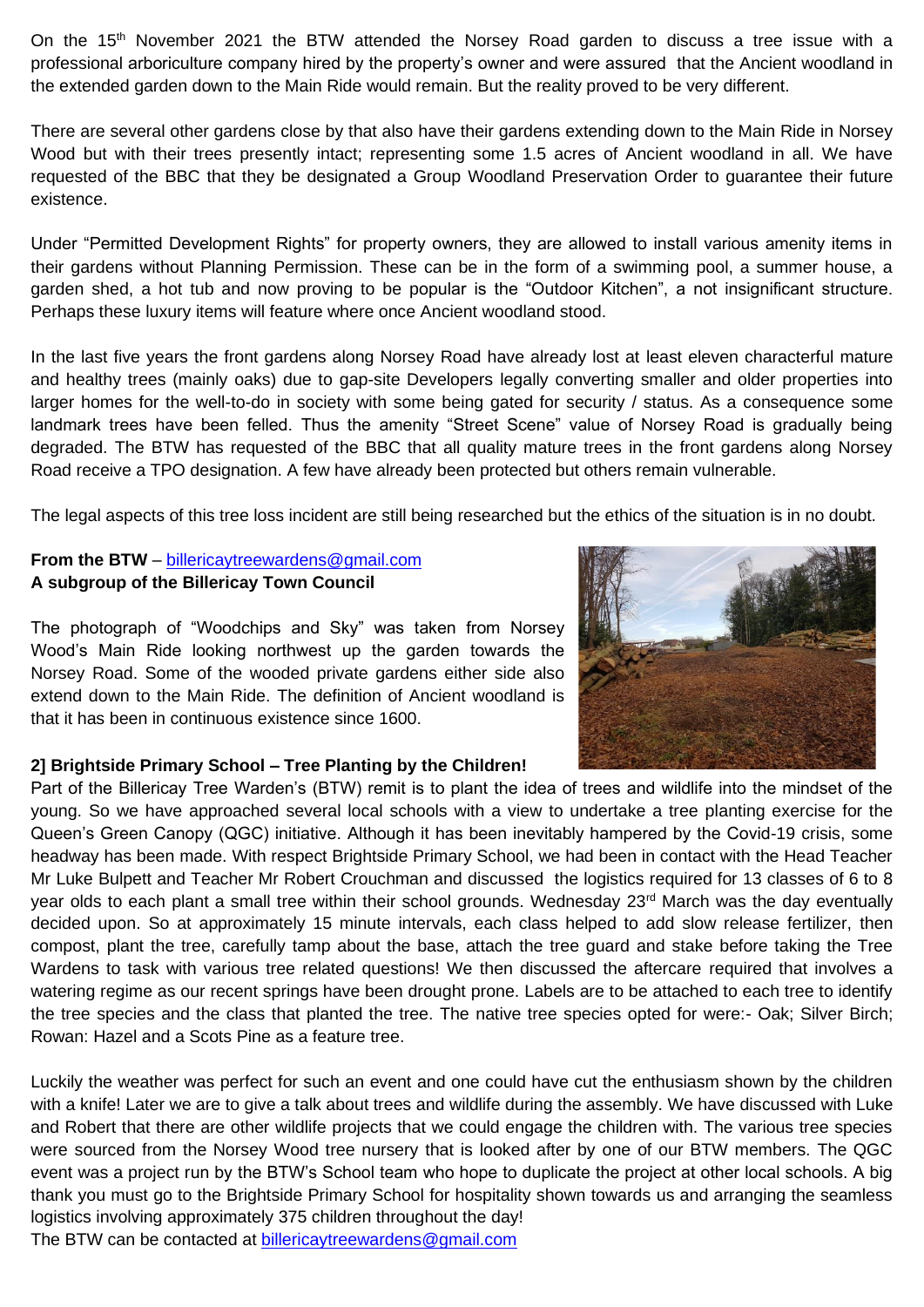

**3] Blossom Circles – Those Lost by Covid are Remembered – In Memoriam** The BBC has planted at least five "**Blossom Circles**" across the Borough to mark the loss of loved ones during the worst of the Covid pandemic. The photograph shows twelve such cherry trees planted at South Green in Billericay. Photos by Nathan Hume.



### **4] Meepshole and Crays Wood up for Sale**

The BTC sent the BTW details of two woods that have recently come onto the market. They are on the north side of railway track just across the BBC's boundary and thus in the borough of the Chelmsford City Council (CCC). They all form a cluster of woodlands to the east of Norsey Wood. One of which is Barrenleys Wood that has suffered illegal and irreparable damage in recent years from an entrepreneurial owner who has grossly flouted the remit of private woodland ownership. This has resulted in a lengthy and partially successful lawsuit carried out by the BBC with advice from the Environmental Agency (EA).

So alarms bells rang that it could be possible that such abuse could occur again. So our environmentalist BTC Councillor has alerted the CCC of the sale and that the new woodland owner(s) will need to exercise duty of care. There are strict rules about woodland ownership and their care. Basically the remit is that one should leave woodland in better condition than when taking it over for future generations to enjoy. Many woodland owners practice traditional woodland crafts, nature conservation, coppicing, fence repair and manage the wood in a sustainable manner but there are those who flout the rules. They abuse the wood for business purposes and cause irreparable damage without a care for the wildlife. We are mindful that both Meepshole and Crays Wood should not suffer similar devastation that Barrenleys Wood has suffered.

#### **5] The Craft and Art of Woodturning by Kyle McGill – Part 1**

I'm preaching to the converted when I say that trees are fascinating, unique, and can have a personality all of their own. Part of what I enjoy doing is managing trees through different stages of their life, for the benefit of the local ecology as well as for the tree. I do this through a number of mediums, one of which is to join the work party at Mill Meadows Nature Reserve, where I have a keen interest in ensuring that trees are considered and managed effectively on the reserve.



Dead Hedge The Vista **The Vista** Freshly Cut







Now, that all sounds great and what everyone should be aspiring to do, right? Well, I must confess to a conflict of interest. I have a hobby which has a need for wood - Woodturning. I try to manage this dichotomy with the best of intentions for the trees that I work with; I want to ensure that if they are to be felled, coppiced, pollarded or any other sort of management, that the by-product is used in a beneficial way. This can be by dead hedging, building hibernacula or 'bug hotels', or more pertinent to this article, having resources that I can feed my woodpile stock with. This way, I know that the wood I use is of a wider benefit to the tree or area. I think there is something quite wonderful by knowing where the wood I am working with has come from – A connection with time and place. I use 'what3words' to pinpoint the tree - Some people have told me they then visit the area where the wood comes from. For the tree above it is in 'Hilly Fields' in Mill Meadows and the three words are ///sleeps.blues.apple should you wish to visit it.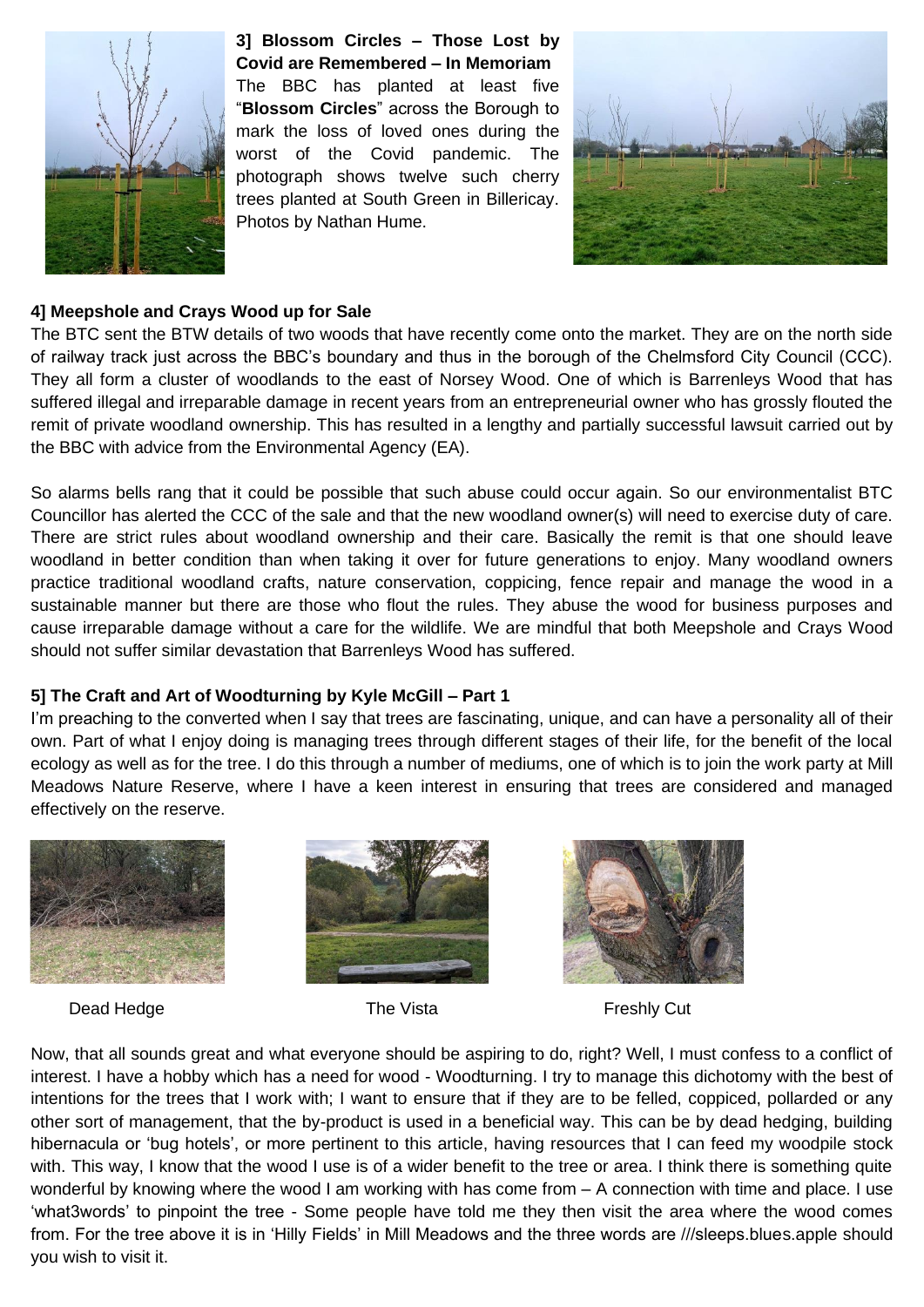In the instance of this oak tree, we decided to remove a limb from the tree. A number of limbs have been removed over many years, the evidence of which is seen in the trunk. We decided to do this to better the shape of the tree and to avoid any imbalance. A pleasant side effect being that it improved the vista over the meadows. I encourage you to take a moment and sit on the bench situated there. It's a wonderful scene.

Once we took this limb from the tree (probably a cross section of around 150mm at the cut mark), I decided that I'd like some of this oak for my woodturning; the rest of the limb was destined to be part of a dead hedge. I chose a straight section about a meter long which I processed to be able to carry back home for storage over winter. The wood is 'green', which means that it is freshly cut and retains water. This water evaporates over time which changes the shape of the wood. You'll see the effect of not giving the wood time to dry below.

I was asked to write this article and thought that I'd use this piece of oak as it is local, and I wanted to try a new piece as a 'proof of concept' which I regularly do. The first stage of turning wood is to get it round. Naturally, the wood straight from a tree will have various undulations and irregularities and to turn effectively one has to start the lathe slowly and bring the piece into a round state. I typically start with my biggest gouge tool called a spindle roughing gouge to take the bulk of the wood away until it is round.



The Spindle Roughing Gouge Creating a chucking point The main shaping









Once the piece is round, I use various tools (a selection can be seen on the left) to carve the shape. Woodturning is a craft which uses different tools and cuts, but they are all based on three main techniques, which make the craft accessible and can be expanded and developed as needed. I could be accused and possibly fairly so, that I have an addiction for acquiring more specialist tools than is necessary; however there are six main tools that will see you through 95% of what you could want to do on the lathe.

I'm usually most busy in the workshop in the lead up to Christmas where I make gifts and have friends who ask for various pieces, such as Christmas trees which are popular. My favourite pieces to make are baby rattles, which are lovely mementos and a heritage gift: however the mind is the limit when it comes to turning and I have made a wide variety of things such as bowls, vases, pens, wine stoppers, bottle openers, a hot air balloon, a lightsaber, wands and much more.



Should anyone want to give woodturning a try, they are free to contact me via the BTW email

address shown below to give it a go, or I would encourage you to visit the Thameside Turners at the Fold in Billericay who meet on the 2nd Thursday of the month.

This is a proof of concept piece, a Christmas tree candle stand. I quite like the idea, but I am sure that I could refine it further. The cracking comes from the oak drying too quickly when being indoors. This is not unexpected but alas, the topic of wood drying and warping is a story for another day!